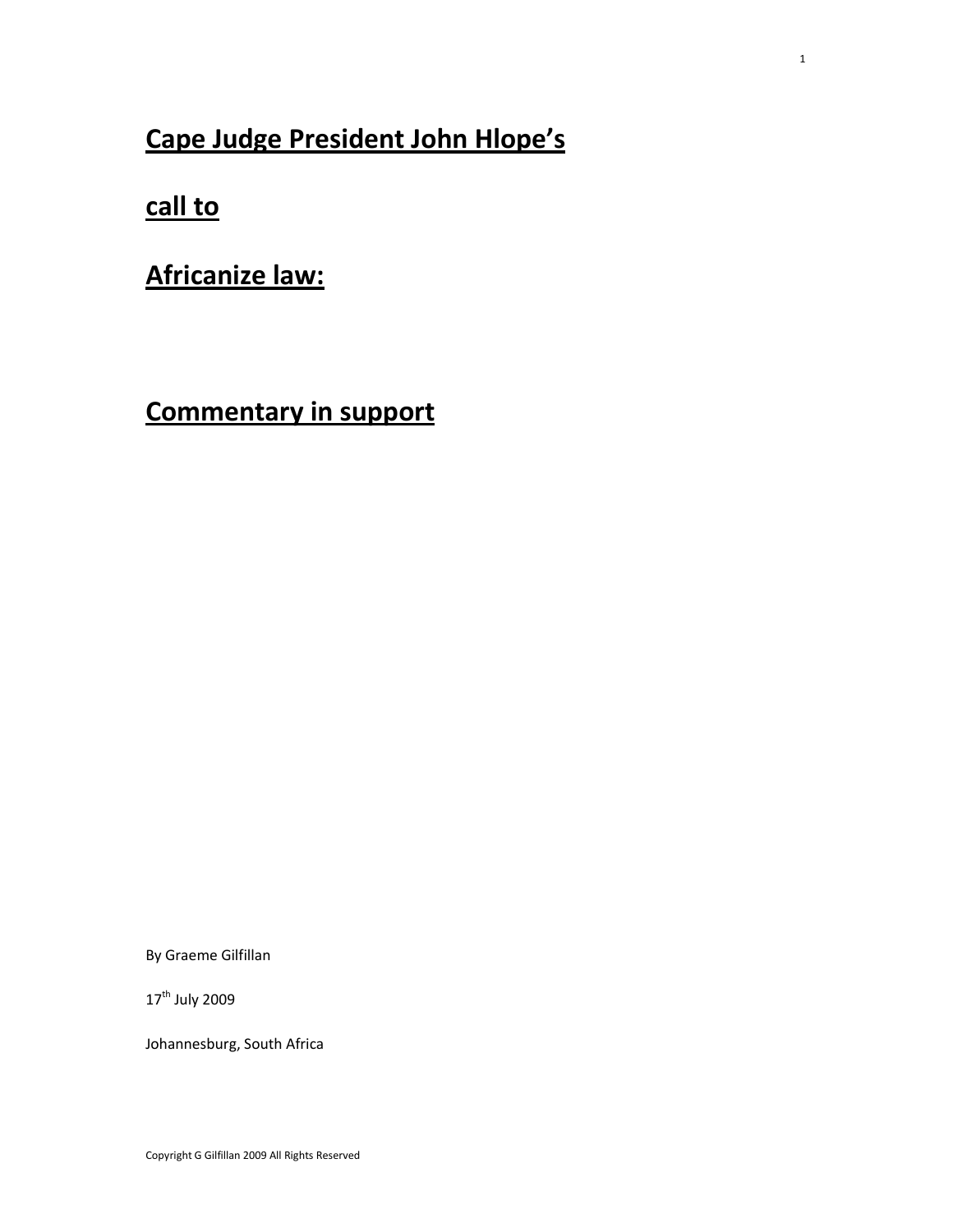People attending a recent Progressive Professional Network symposium heard a landmark clarion call from Cape Judge President John Hlope when he said "We need to Africanize our law and make it relevant to the masses", and further "I believe that people need law that embodies their own culture and values". Apparently the only Johannesburg newspaper to cover and carry these comments was the Citizen of July 11, 2009, both in an article and in its editorial.

 Cape Judge President John Hlope's call is a very important call, one to be heard clearly, and not to be approached from the point of the messenger, but from the substance of his message. Further his call echo's across Africa, a continent currently so divided by common and civil law constructs.

The context is that South Africa, like many other former dominions and territories, inherited a common law construct founded within a colonial mindset, and evolved by the apartheid state that does not have appropriate application today. Thus Hlope is correct to advise that the legal construct of common law in South Africa needs comprehensive review and change, which is precisely what Africanizing the law in South Africa will achieve.

Why should South Africa not do what other countries have done? That being for the nation to develop a legal framework that incorporates the best construct, from a global range of legal sources, whose aim and objective is a new and improved national legal framework. No where does this approach resonate more, than in the realm of culture, whose intellectual property rights are primarily protected by the copyright spectrum.

It can be said that copyright, in both civil and common law domains, has two defining features, those being (a) to perform and (b) to reproduce what has been created. The former was common to all humanity, and the latter was a distinct feature of the European led industrial revolution. The English language application of 'mechanical' to reproduction as a qualifier to the very existence, or subsistence of copyright has had the devastating effect of denying oral traditions, folklore and indigenous knowledge any right to have or hold copyright. This is at the very heart of the common law construct as it affects the copyright 'balance sheet' of a nation's intellectual property assets. Simply put, if a creative work could not be copied (and sold), then it could not have copyright.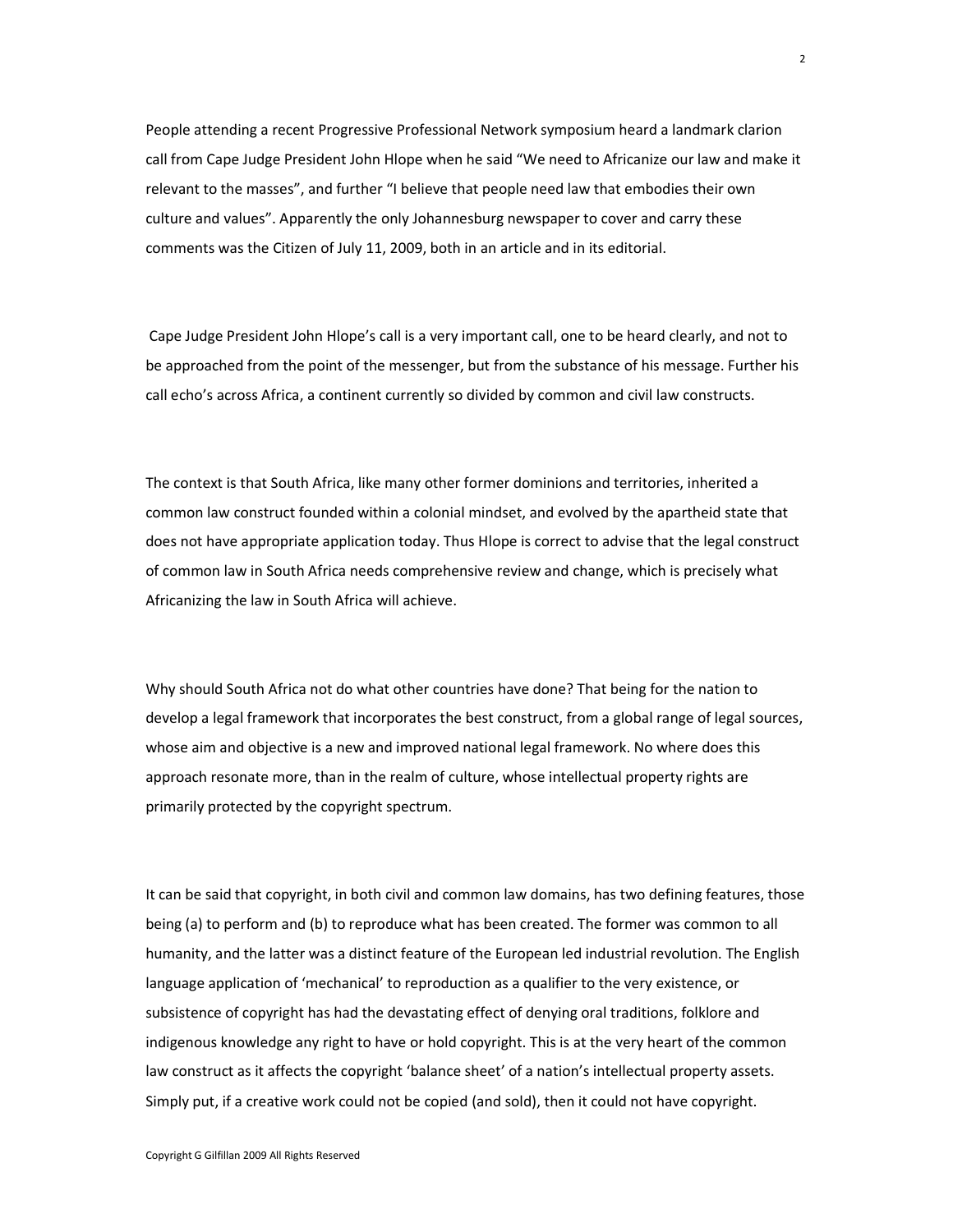Evolving common law is often a painfully slow and insufferable process, which often finds itself, as a process, far from its original objectives. This is more prevalent when it is an inherited common law, and evolution cannot be said to be an applicable solution in South Africa. The issue of legal precedent with its attendant very high cost barriers to entry are primarily a common law construct and certainly not accessible to the masses.

Copyright law history in South Africa, with the paucity of precedent case law, demonstrates not the superiority of the common law construct, but the failure of common law to have much application in culture.

So on the basis that South Africa's indigenous and black intellectual property in the form of oral traditions, folklore and indigenous knowledge has existed since the dawn of time, and given that the common law construct for copyright is a completely inadequate and dysfunctional protector of such oral traditions, folklore and indigenous knowledge, there is a very urgent need to redress and Africanize the law so as to incorporate protection for these most valuable national treasures.

The impact of EU harmonization drive on the UK is one place to observe common law being forced to find harmony with another legal construct, the civil law construct. This has also occurred in Asia and in the Middle East, with a number of countries having a civil and common law mix, tempered by their own national cultural and tribal laws.

It is not just up to Hlope to elaborate on the call for Africanization of law, as some legal and political academics have clamoured. It is equally up to said academics to apply their minds, indulge in diligence, explore, interrogate, understand, unravel, unpack and act as academics do, when an exceptional point is made.

Wits academic Kevin Malunga is quoted in the Citizen as raising the points that Hlope should be "more specific" in "each "genre of law". Perhaps Malunga misses the point of Hlope's challenge, that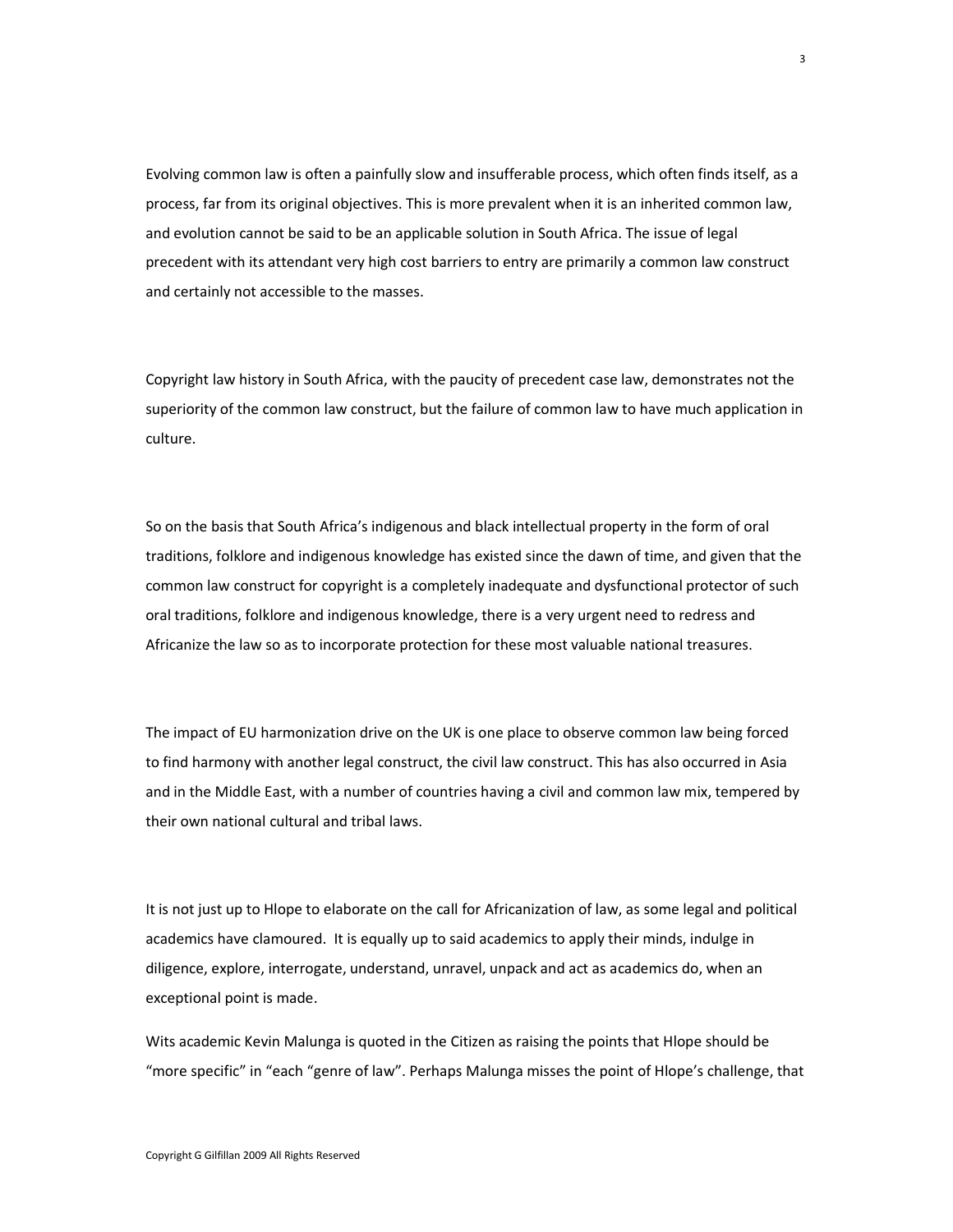being that it is not about genres of law, but all about which law...common law, civil law, tribal law, a hybrid of some or all of the above, or none of the above.

It is understandable that within the narrow confines of common law, Malunga should be quoted as suggesting the 'safe' idea of legal evolution. In essence he appears to accept, as axiomatic, that South Africa has common law, is stuck with such, and nought will change this. This is highly debatable, and in the light of Hlope's call, highly probable that the common law construct in South Africa will be amended. Hlope's call is for the legal and political academics to think out of the box, to think laterally, not because such way of thinking is a 'nice to have' but more from the basis that such thinking is a necessity in our times.

Hlope also made an important point regarding the use of all South African languages, not just English, in the courts. This is a critical call, as it relates to accessibility of the law for the masses. It is vital to South African cultural future, that English never be regarded as superior or seen as a replacement for indigenous languages in South Africa, but rather as a cultural tool to be used to operate in the wider world, alongside indigenous languages.

The Citizen quote UJ political analyst Professor Stephen Friedman's question as saying that Hlope had to clarify exactly what he meant by "Africanizing" law.

Firstly, it is clear that Hlope meant that legal and political academics should apply their minds in an ongoing manner to reach consensus.

Secondly, Hlope certainly has provided timely and welcome insight to the direction of legal thought in South Africa, and what legal horizon to look to.

Thirdly Hlope certainly indicates that South African legal thought should not confine or constrain itself in seeking a better legal framework to common law only

Fourthly Hlope confirms that we should not be satisfied with the law that we have (anybody who is familiar with the Copyright Act would loudly concur), and that Africanization would lead us to something that might be better 'for all'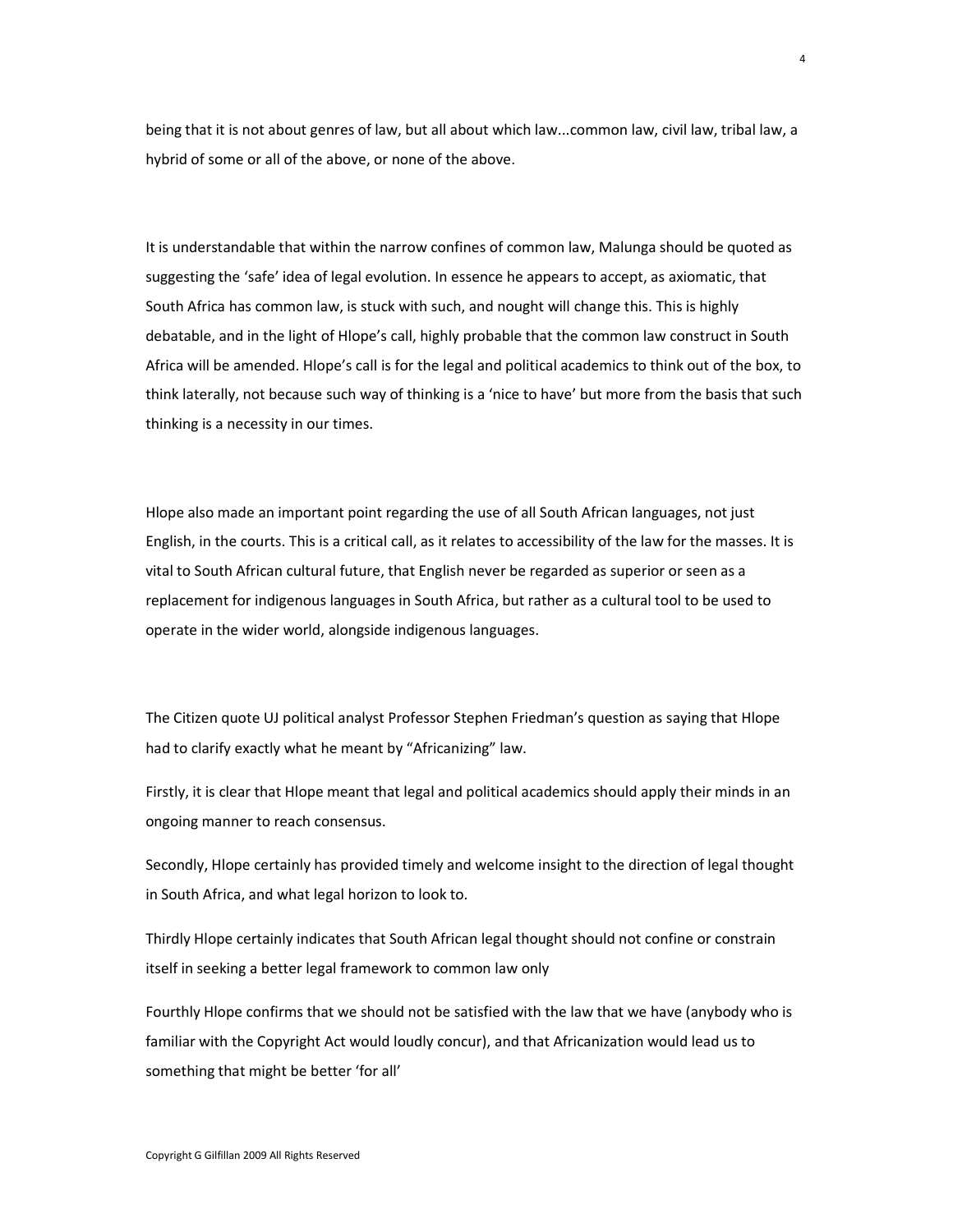If one was to summarize an answer to Friedman, as food for thought and fodder for debate, then one might say that to Africanize law, one would implement a legal construct that:

- Made the law accessible to common person, to the masses, to all. Law in South Africa is currently inaccessible to most, and exceptionally expensive to contemplate. Sure it costs nothing but time to lay a charge, however it is another story to open a case.
- Made law not just about crime and punishment, but also about prevention and cure.
- Protected oral traditions, folklore and indigenous knowledge, the very foundations of culture.
- Brought law closer to the community and simplified its overly academic application
- Was a confluence of applicable and relevant common law, civil law and tribal law
- Was not only accessible in, reliant on, and tied to, the English language (and to a certain extent Afrikaans).
- Dispels the wide income polarity that exists between those who make (through precedent) and debate law (advocates, lawyers etc) and those who implement the law (judiciary, police...). Simply put, a legal construct that deifies the income capacity of certain positions, whilst dumbing down and condemning others to vocational perpetual poverty, is a legal construct that needs overhaul, as it is well prepared soil for the crop of corruption.

Essentially there may be four separate responses to Hlope's call:

- a. Nay-sayers (who work from the premise why it can't work)
- b. Yay-sayers (who work from the premise why it can work)
- c. No-sayers (non-committal)
- d. None of above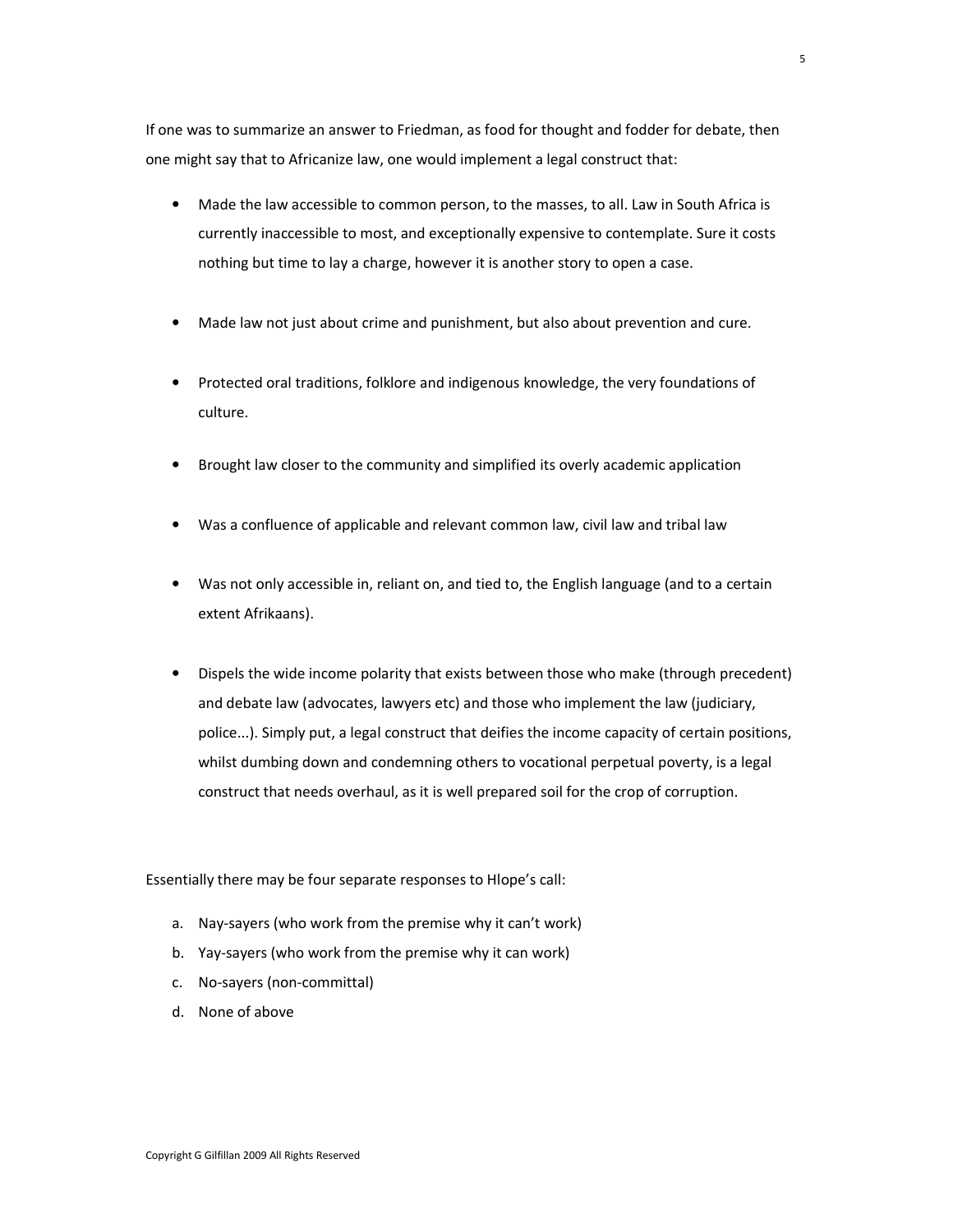There is an opinion that says if one lives in France...then one learns to speak French. The facts are that in South Africa, the vast majority of people, as in excess of 85% do not have English as a first language, so why do the few mono-linguistic English speakers think that South Africa is an 'English' culture? Friedman is quoted going in to say that the "Africanization of Law could be dangerous when people started imposing their own cultures on the country's legal system". Well, if English was one's first (and only) language, and one thought one was living in an English country, then it is perhaps understandable that one might take such a position. Of course if one were not a first language English speaker in South Africa, one might wonder why the language of law was that of another country and another culture, imposed upon one's own. Truth is, English culture is imposed on South Africa's legal system, and having a senior judge president calling for Africanizing the Law, is refreshing palatable, long overdue and very reasonable to the majority of South Africans, albeit it possibly being an abhorrent prospect to the few, especially the elite.

South African culture is a multi-lingual culture, not mono-lingual. Having more than just one language has long been a necessity to most South Africans and to South African cultural identity

There are many South African legal and political academics that would do well to consider deeply the implications of denial concerning multilingualism, which denial they might be part of or practicing. Indeed, every South African has had to learn English, regardless of their first or home language. Yes, English is a critically important and vital tool. But no........ English is not a replacement to a home or first language, and no... English is not the language of the majority, and no.....South African culture is not English culture. English speakers in South Africa, who have no other language but English, are unquestionably at a cultural disadvantage in South Africa, and certainly without access, especially when the idea that 'language is a window to culture' hits home.

Cultural 'bigots' is the opinion held by some about those people living in South Africa who refuse to speak any language other than English. Further it is not an uncommon truth that such English only speaking people know little about what is really going on about them. It must be re-iterated that the vast majority of South Africans do NOT have English as a first (read only) language. The minority that do should be mindful and respectful of this, as it is often the mindless amongst this minority who